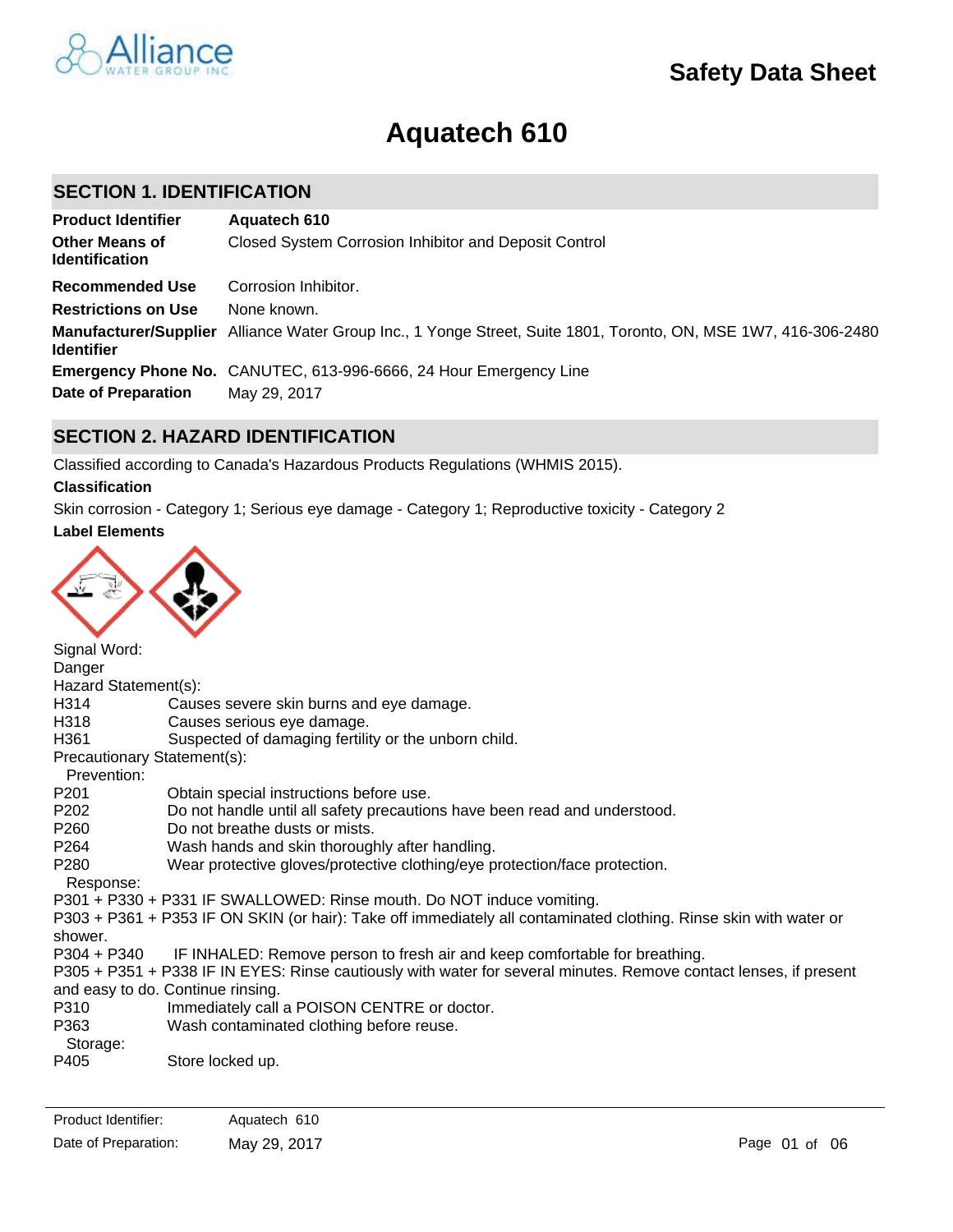# P501 Dispose of contents and container in accordance with local, regional, national and international

# **SECTION 3. COMPOSITION/INFORMATION ON INGREDIENTS**

#### Mixture:

| ∣Chemical Name      | <b>CAS No.</b> | %   | <b>Other Identifiers</b> |
|---------------------|----------------|-----|--------------------------|
| Potassium hydroxide | 1310-58-3      | 1-5 | <b>NDA</b>               |
| Sodium Molybdate    | 7631-95-0      | 1-5 | <b>NDA</b>               |
| Sodium tetraborate  | 1330-43-4      | 1-5 | lBorax                   |

#### **Notes**

\* The exact percentage (concentration) has been withheld as a trade secret.

## **SECTION 4. FIRST-AID MEASURES**

## **First-aid Measures**

## **Inhalation**

Take precautions to ensure your own safety before attempting rescue (e.g. wear appropriate protective equipment). Remove source of exposure or move to fresh air. Keep at rest in a position comfortable for breathing. Call a Poison Centre or doctor.

## **Skin Contact**

Avoid direct contact. Wear chemical protective clothing if necessary. Take off immediately contaminated clothing, shoes and leather goods (e.g. watchbands, belts). Quickly and gently blot or brush away excess chemical. Immediately rinse skin with lukewarm, gently flowing water for at least 30 minutes. Immediately call a Poison Centre or doctor.

## **Eye Contact**

Avoid direct contact. Wear chemical protective gloves if necessary. Quickly and gently blot or brush chemical off the face. Immediately rinse the contaminated eye(s) with lukewarm, gently flowing water for at least 30 minutes, while holding the eyelid(s) open. Remove contact lenses, if present and easy to do. Take care not to rinse contaminated water into the unaffected eye or onto the face. Immediately call a Poison Centre or doctor.

#### **Ingestion**

Rinse mouth with water. Never give anything by mouth if person is rapidly losing consciousness, or is unconscious or convulsing. Do not induce vomiting. If vomiting occurs naturally, lie on your side in the recovery position. Rinse mouth with water again. Immediately call a Poison Centre or doctor.

## **First-aid Comments**

Get medical advice or attention if you feel unwell or are concerned. Some of the first-aid procedures recommended here require advanced first-aid training.

## **Most Important Symptoms and Effects, Acute and Delayed**

None known.

**Immediate Medical Attention and Special Treatment**

#### **Special Instructions**

Not applicable.

## **Medical Conditions Aggravated by Exposure**

None known.

# **SECTION 5. FIRE-FIGHTING MEASURES**

## **Extinguishing Media**

| Product Identifier:  | Aquatech 610 |
|----------------------|--------------|
| Date of Preparation: | May 29, 2017 |

**Suitable Extinguishing Media**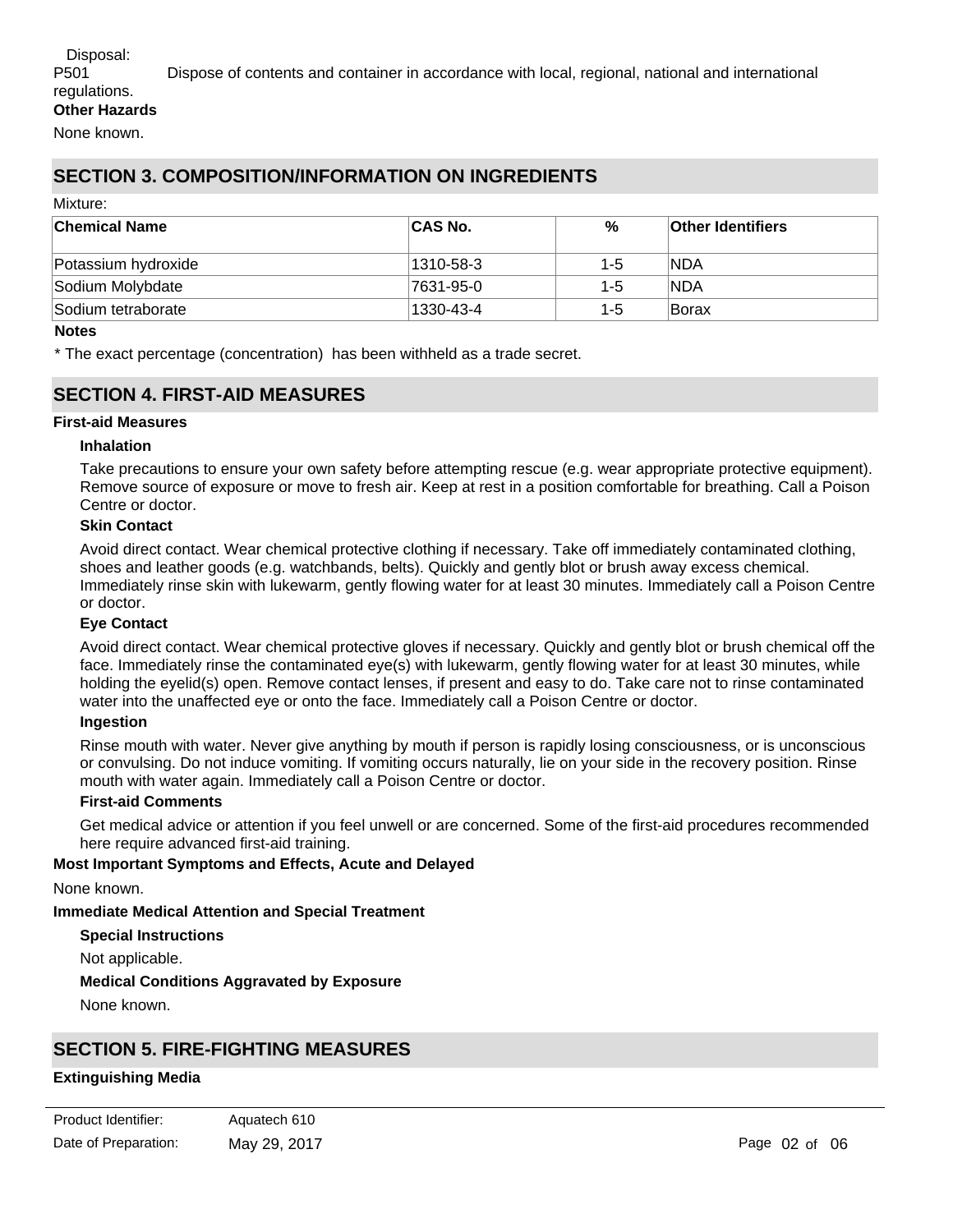## **Suitable Extinguishing Media**

Not combustible. Use extinguishing agent suitable for surrounding fire. Use water to keep non-leaking, fire-exposed containers cool.

## **Unsuitable Extinguishing Media**

None known.

## **Specific Hazards Arising from the Product**

Does not burn. Can ignite if strongly heated.

## **Special Protective Equipment and Precautions for Fire-fighters**

No special precautions are necessary.

Fire-fighters should enter area wearing specialized protective equipment. (Bunker Gear will not provide adequate protection.) a full-body encapsulating chemical protective suit with positive pressure SCBA may be necessary.

# **SECTION 6. ACCIDENTAL RELEASE MEASURES**

## **Personal Precautions, Protective Equipment, and Emergency Procedures**

Use the personal protective equipment recommended in Section 8 of this safety data sheet. Do not touch damaged containers or spilled product unless wearing appropriate protective equipment. Increase ventilation to area or move leaking container to a well-ventilated and secure area. Remove or isolate incompatible materials as well as other hazardous materials.

#### **Environmental Precautions**

No special precautions are necessary. It is good practice to prevent releases into the environment.

#### **Methods and Materials for Containment and Cleaning Up**

Cover the spill surface with the appropriate type of foam to reduce the release of vapour. Contact emergency services and manufacturer/supplier for advice. No special clean-up methods are necessary.

## **SECTION 7. HANDLING AND STORAGE**

#### **Precautions for Safe Handling**

Prevent accidental contact with incompatible chemicals. No special handling precautions are necessary. It is good practice to: avoid breathing product; avoid skin and eye contact and wash hands after handling.

#### **Conditions for Safe Storage**

No special requirements for storage area. Separate from incompatible materials (see Section 10: Stability and Reactivity). Protect from conditions listed in Conditions to Avoid in Section 10 (Stability and Reactivity). Comply with all applicable health and safety regulations, fire and building codes.

## **SECTION 8. EXPOSURE CONTROLS/PERSONAL PROTECTION**

## **Control Parameters**

Not available.

Consult local authorities for provincial or state exposure limits.

## **Appropriate Engineering Controls**

General ventilation is usually adequate. For large scale use of this product: use local exhaust ventilation, if general ventilation is not adequate to control amount in the air.

#### **Individual Protection Measures**

#### **Eye/Face Protection**

Wear chemical safety goggles and face shield when contact is possible.

## **Skin Protection**

In case of an emergency (e.g. an uncontrolled release): wear a chemical splash suit and respiratory protection. Wear chemical protective clothing e.g. gloves, aprons, boots. Neoprene rubber.

# **Respiratory Protection**

Not usually required when working with small quantities. For non-routine or emergency situations: wear a NIOSH approved self-contained breathing apparatus (SCBA) or supplied air respirator.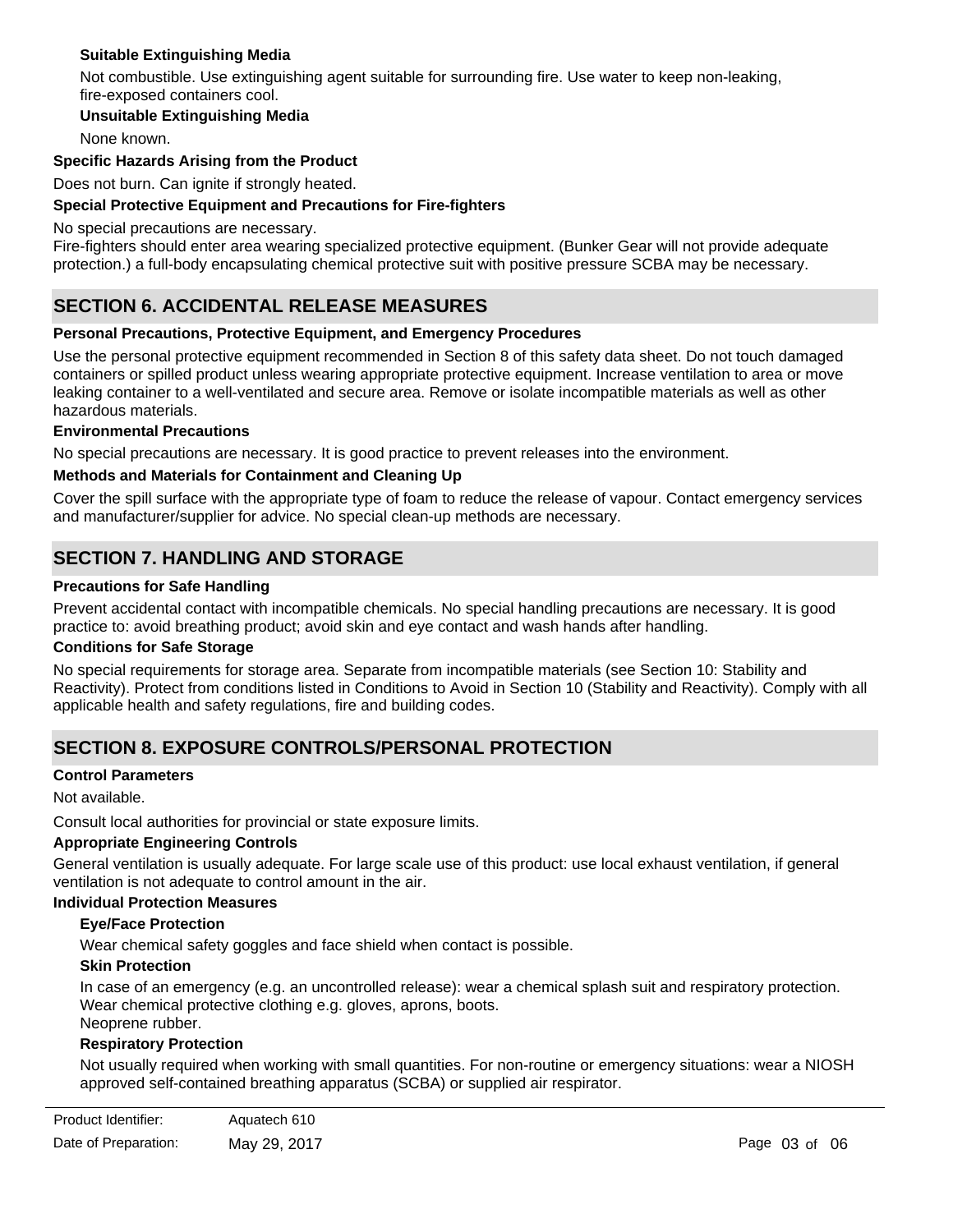# **SECTION 9. PHYSICAL AND CHEMICAL PROPERTIES**

## **Basic Physical and Chemical Properties**

| Appearance                                                   | Clear yellow liquid.                               |
|--------------------------------------------------------------|----------------------------------------------------|
| Odour                                                        | Aromatic                                           |
| <b>Odour Threshold</b>                                       | Not available                                      |
| рH                                                           | $12.5 - 13.5$                                      |
| <b>Melting Point/Freezing Point</b>                          | Not applicable (melting); 0 °C (freezing)          |
| <b>Initial Boiling Point/Range</b>                           | 100 °C                                             |
| <b>Flash Point</b>                                           | Not available                                      |
| <b>Evaporation Rate</b>                                      | Not available                                      |
| Flammability (solid, gas)                                    | Not applicable (liquid).                           |
| <b>Upper/Lower Flammability or</b><br><b>Explosive Limit</b> | Not available (upper); Not available (lower)       |
| <b>Vapour Pressure</b>                                       | 28 mm Hg                                           |
| Vapour Density (air = 1)                                     | Not available                                      |
| <b>Relative Density (water = 1)</b>                          | $1.04 - 1.06$                                      |
| <b>Solubility</b>                                            | Soluble in water; Not available (in other liquids) |
| <b>Partition Coefficient,</b><br>n-Octanol/Water (Log Kow)   | Not available                                      |
| <b>Auto-ignition Temperature</b>                             | Not available                                      |
| <b>Decomposition Temperature</b>                             | Not available                                      |
| <b>Viscosity</b>                                             | Not available (kinematic); Not available (dynamic) |
| <b>Other Information</b><br><b>Physical State</b>            | Liquid                                             |
|                                                              |                                                    |

# **SECTION 10. STABILITY AND REACTIVITY**

## **Reactivity**

Not reactive under normal conditions of use.

## **Chemical Stability**

Normally stable. Unstable under certain conditions - see Conditions to Avoid.

## **Possibility of Hazardous Reactions**

None expected under normal conditions of storage and use.

## **Conditions to Avoid**

Prolonged exposure to high temperatures. Open flames, sparks, static discharge, heat and other ignition sources.

## **Incompatible Materials**

None known.

## **Hazardous Decomposition Products**

None known.

# **SECTION 11. TOXICOLOGICAL INFORMATION**

Information presented below is for the entire product, unless otherwise specified.

## **Likely Routes of Exposure**

Eye contact; ingestion; skin contact.

## **Acute Toxicity**

LC50: No information was located. LD50 (oral): No information was located.

| Product Identifier:  | Aquatech 610 |
|----------------------|--------------|
| Date of Preparation: | May 29, 2017 |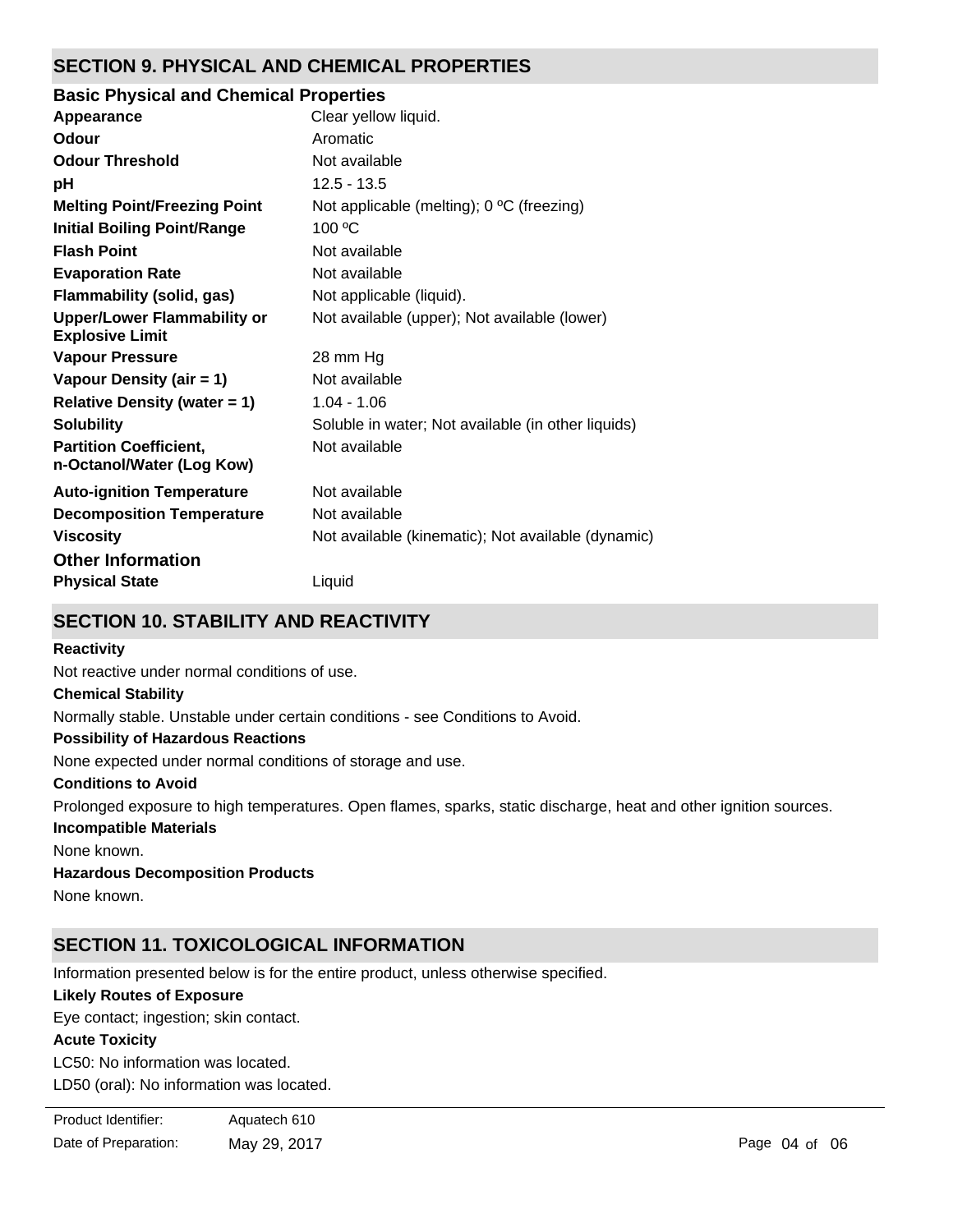## LD50 (dermal): No information was located.

## **Skin Corrosion/Irritation**

Human experience and animal tests show moderate or severe irritation.

## **Serious Eye Damage/Irritation**

Human experience and animal tests show serious eye irritation.

## **STOT (Specific Target Organ Toxicity) - Single Exposure**

## **Inhalation**

No information was located.

## **Skin Absorption**

No information was located.

**Ingestion**

No information was located.

## **Aspiration Hazard**

No information was located.

## **STOT (Specific Target Organ Toxicity) - Repeated Exposure**

No information was located.

## **Respiratory and/or Skin Sensitization**

No information was located.

## **Carcinogenicity**

No information was located.

No information was located for: Aspiration Hazard, Respiratory and/or Skin Sensitization, Development of Offspring, Sexual Function and Fertility, Effects on or via Lactation, Germ Cell Mutagenicity, Interactive Effects

# **SECTION 12. ECOLOGICAL INFORMATION**

This section is not required by WHMIS.

## **Ecotoxicity**

No information was located.

## **Persistence and Degradability**

No information was located.

**Bioaccumulative Potential**

No information was located.

#### **Mobility in Soil**

No information was located.

## **Other Adverse Effects**

There is no information available.

# **SECTION 13. DISPOSAL CONSIDERATIONS**

## **Disposal Methods**

This section is not required by WHMIS 2015. Recommended disposal methods are for the product, as sold. (Used material may contain other hazardous contaminants). Dispose of contents and container in accordance with local, regional, national and international regulations.

# **SECTION 14. TRANSPORT INFORMATION**

| <b>Regulation</b> | UN No.          | <b>Proper Shipping Name</b>                                 | <b>Transport Hazard</b><br>Class(es) | <b>Packing</b><br><b>Group</b> |
|-------------------|-----------------|-------------------------------------------------------------|--------------------------------------|--------------------------------|
| Canadian TDG      | <b>IUN 3266</b> | CORROSIVE LIQUID, BASIC, INORGANIC<br>(Potassium hydroxide) |                                      | Ш                              |

Product Identifier: Aquatech 610